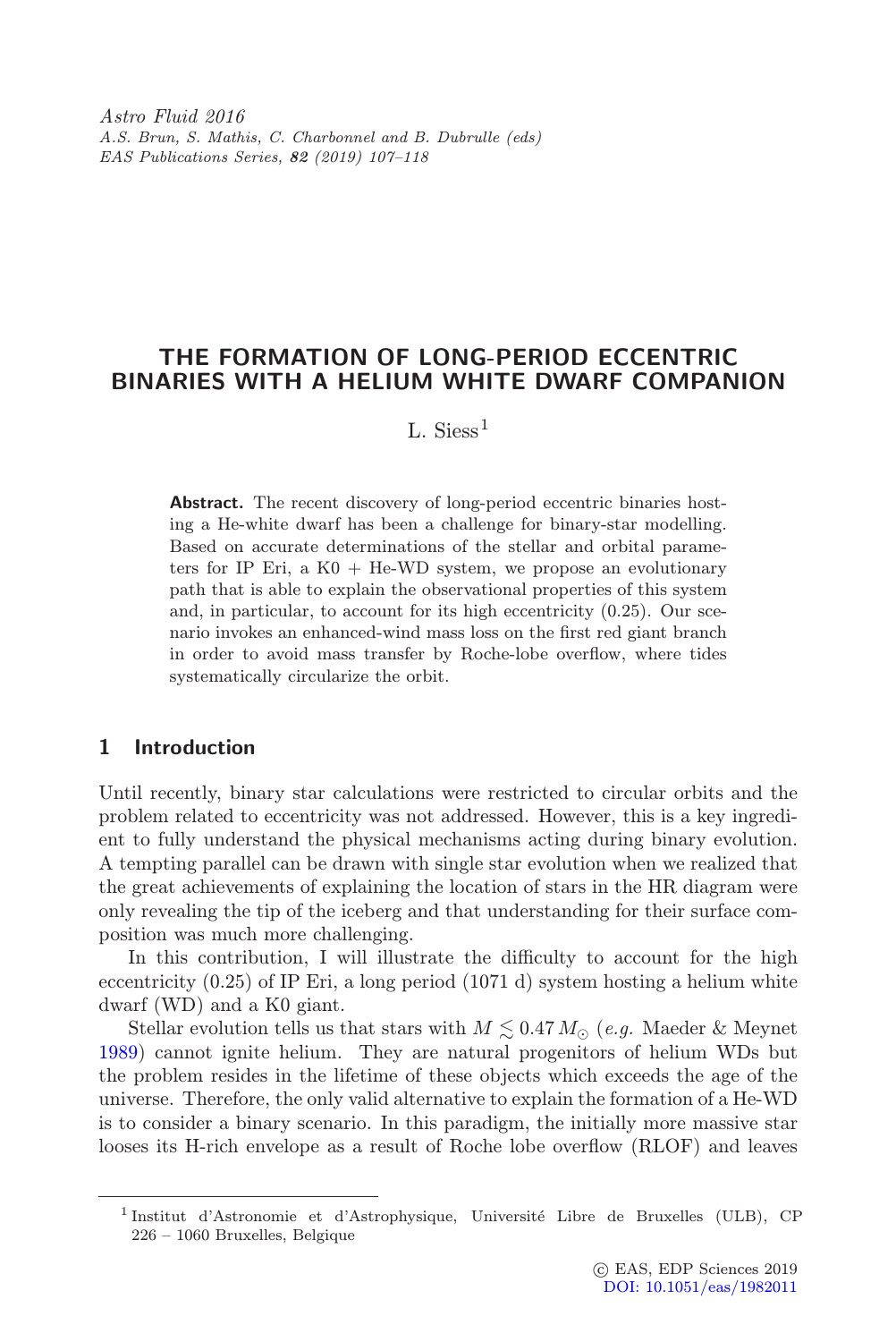an inert helium core of  $\sim 0.4 M_{\odot}$ . Depending on the initial period, mass transfer takes place during the main sequence  $(\text{case A})$ , just after central H depletion (case B) or when the star reaches the red giant branch (late case B). An alternative scenario proposed by Clausen & Wade [\(2011\)](#page-10-1) involves the merging of the inner stellar components of a hierarchical triple binary to form the He burning star while the outer main sequence companion has no part in this evolution and therefore can have any eccentricity. The problem with this scenario is that the formation of a central He-WD would require the merging of two He WDs whose total mass must not exceed  $\sim 0.47 M_{\odot}$ , which is very unlikely. We will therefore focus our investigations on the mass transfer scenario but first, let us describe the physical ingredients needed for this kind of modelling.

#### 2 The modelling of binary stars

To compute the evolution of binary stars, one has to solve the stellar structure equations for each component as well as the evolution of the orbital parameters (separation and eccentricity). Knowledge of the separation yields the size of the Roche radii which determines if the stars are overfilling their Roche lobe and transferring mass. In all the calculations, we use the Eggleton [\(1983\)](#page-10-2) formulation for the Roche radius  $(R_{L_1})$ .

The equation for the evolution of the separation  $(a)$  is given by the time derivative of the orbital angular momentum  $(J_{\text{orb}})$ 

$$
\frac{\dot{a}}{a} = 2\frac{\dot{J}_{\text{orb}}}{J_{\text{orb}}} - 2\left(\frac{\dot{M}_d}{M_d} + \frac{\dot{M}_g}{M_g}\right) + \frac{\dot{M}_d + \dot{M}_g}{M_d + M_g} + \frac{2e\dot{e}}{1 - e^2}
$$
\n(2.1)

<span id="page-1-0"></span>where  $M_{d,q}$  are the mass loss/accretion rates due to RLOF and winds from the donor/gainer and  $\dot{e}$  the rate of change of the eccentricity (e). The term  $\dot{J}_{\text{orb}}$  is given by conservation of the total angular momentum (AM)

$$
\dot{J}_{\Sigma} = \dot{J}_d + \dot{J}_g + \dot{J}_{\text{orb}} \tag{2.2}
$$

where  $\dot{J}_d$  and  $\dot{J}_g$  are the torques exerted on each star (due to tides, magnetic braking, mass loss/accretion) and  $\dot{J}_\Sigma$  the angular momentum loss rate from the binary which in our case is due to the mass escaping the system. In an evolution where the mass is conserved and the emission of gravitational waves negligible  $\dot{J}_{\Sigma} = 0$ . In our modelling, we assume that the matter carries away the same angular momentum per unit mass as resides in the orbital motion of the masslosing star (this is also referred to as Jean's mode), i.e.

$$
\dot{J}_{\Sigma} = \sum_{i=g,d} \dot{M}_i^{\text{wind}} a_i^2 \omega = \left(\frac{\dot{M}_d^{\text{wind}}}{q} + q \dot{M}_g^{\text{wind}}\right) j_{\text{orb}}
$$
(2.3)

<span id="page-1-1"></span>where  $\omega$  is the orbital angular velocity,  $a_i$  the distance of star i to the center of mass of the system  $(a_1+a_2=a)$ ,  $q = M_d/M_q$  the mass ratio and  $j_{\text{orb}} = J_{\text{orb}}/(M_d+M_q)$ the specific orbital AM. In this study, we use the Reimers [\(1975\)](#page-11-0) prescription for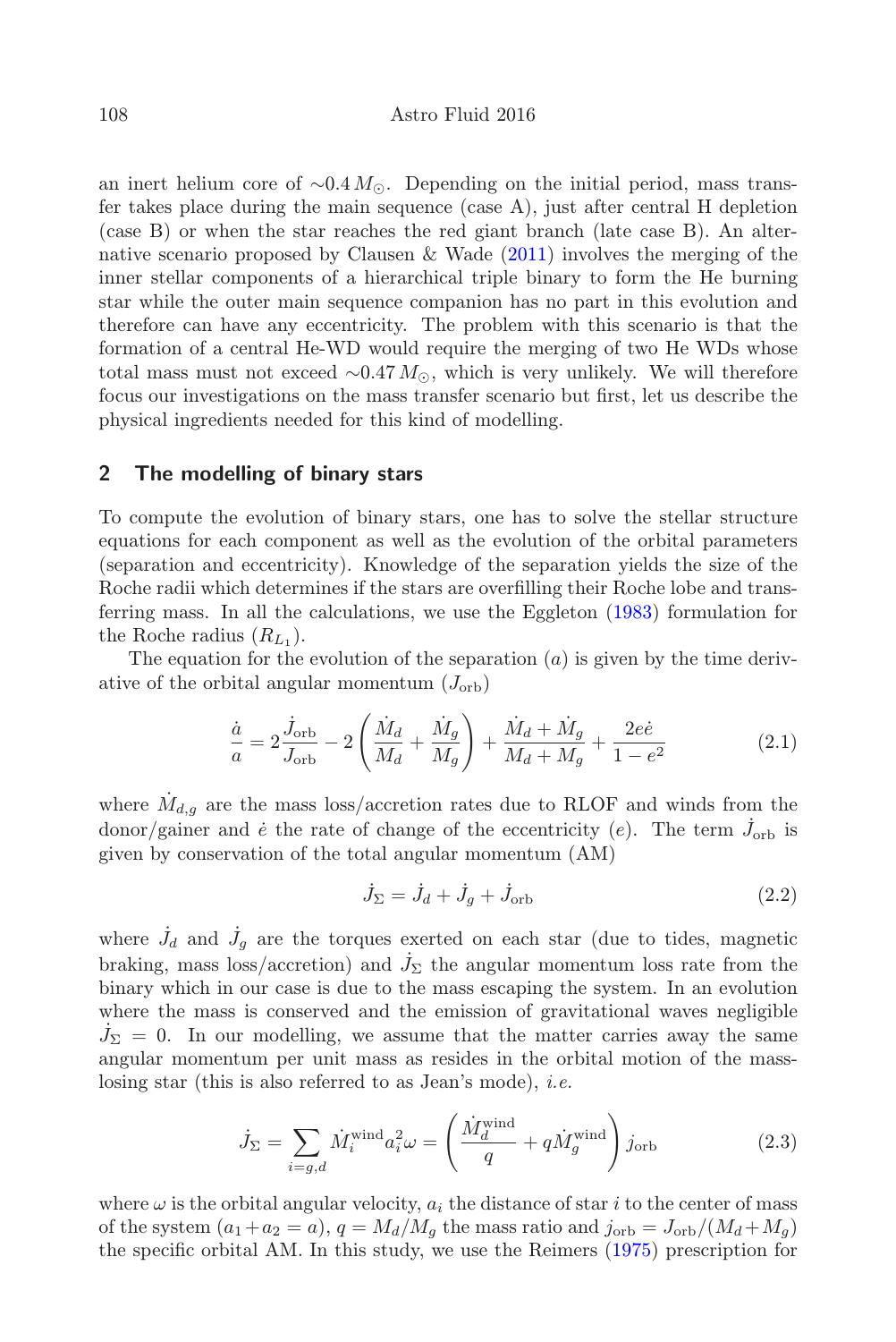the mass loss rate  $(M^{\text{wind}})$  which is well suited for the evolution of low- and intermediate-mass stars on the RGB. When one of the star overfills its critical equipotential  $(R > R_{L_1})$ , mass transfer by Roche lobe overflow sets in. To quantify the rate of mass loss from the donor star, we use the Kolb & Ritter [\(1990\)](#page-10-3) expression which depends on the properties of the stellar surface and orbital separation.

In a binary system, stars are deformed by the gravitational attraction of the companion. The apparition of tidal bulges generate a torque that causes the dissipation of the stars rotational energy and the transfer of angular momentum between the stellar spins and the orbit. As a consequence, the stars first synchronize and on a (much) longer timescale, the orbit circularizes. In his seminal papers, Zahn [\(1966a](#page-11-1)[,b,](#page-11-2)[c\)](#page-11-3) derived expressions for the torques  $(\dot{J}_{d,g})$  and rates of change of the eccentricity ( $\acute{e}^{\text{tide}}$ ) in the case of equilibrium and dynamical tides where the energy is dissipated in convective and radiative zones, respectively. This formalism was subsequently refined (Zahn [1977,](#page-11-4) [1989\)](#page-11-5) and is widely used in binary codes, including the present one.

Tides act to bring the system in a state of minimum energy corresponding to a circular orbit with synchronized spins but if the stars have a mass loss rate that depends on the orbital position, eccentricity is created. As we will see later, this happens when we consider the tidally enhanced wind model and the expression for the eccentricity source term  $(e,q, Eggleton 2006)$  $(e,q, Eggleton 2006)$  is given by

$$
\dot{e}^{\text{wind}}(\nu) = \frac{|\dot{M}_d^{\text{wind}}(\nu) + \dot{M}_g^{\text{wind}}(\nu)|}{M_d + M_g} (\cos \nu + e) > 0 \tag{2.4}
$$

<span id="page-2-1"></span>where  $\nu$  is the true anomaly and  $\dot{M}_i^{\text{wind}}$  the (phase dependent) star's wind mass loss rate. It is important to stress that this contribution is always positive and averages to zero if  $\dot{M}_i^{\text{wind}}$  does not depend on  $\nu$ . In the end, the equation for the evolution of the eccentricity simply writes

$$
\dot{e} = \dot{e}_d^{\text{tide}} + \dot{e}_d^{\text{tide}} + \dot{e}^{\text{wind}} \tag{2.5}
$$

<span id="page-2-0"></span>Equations [\(2.1\)](#page-1-0) and [\(2.5\)](#page-2-0) are solved simultaneously with the stellar structure equations of each component in the BINSTAR code (for details about this modelling, see Siess  $et \ al. \ 2013$ ).

#### 3 The formation of long-period eccentric binaries

#### 3.1 Physical properties of IP Eri

IP Eri is composed of a hot DA WD and a K0IV giant with a period of  $1071.00 \pm$ 0.07 days and an eccentricity  $e = 0.25$ . The analysis of the WD spectra conducted by Burleigh et al. [\(1997\)](#page-10-5) and Vennes et al. [\(1998\)](#page-11-7) gives an effective temperature of ∼30000 K and a gravity log  $g \sim 7.5$ . At a distance of  $\sim 100^{-26}$  pc, this leads to an estimated mass of  $0.4 \pm 0.03$   $M_{\odot}$  for the hot companion, implying that the white dwarf is made of He and not of carbon-oxygen. Using high resolution spectra obtained with the HERMES spectrograph mounted on the Mercator telescope at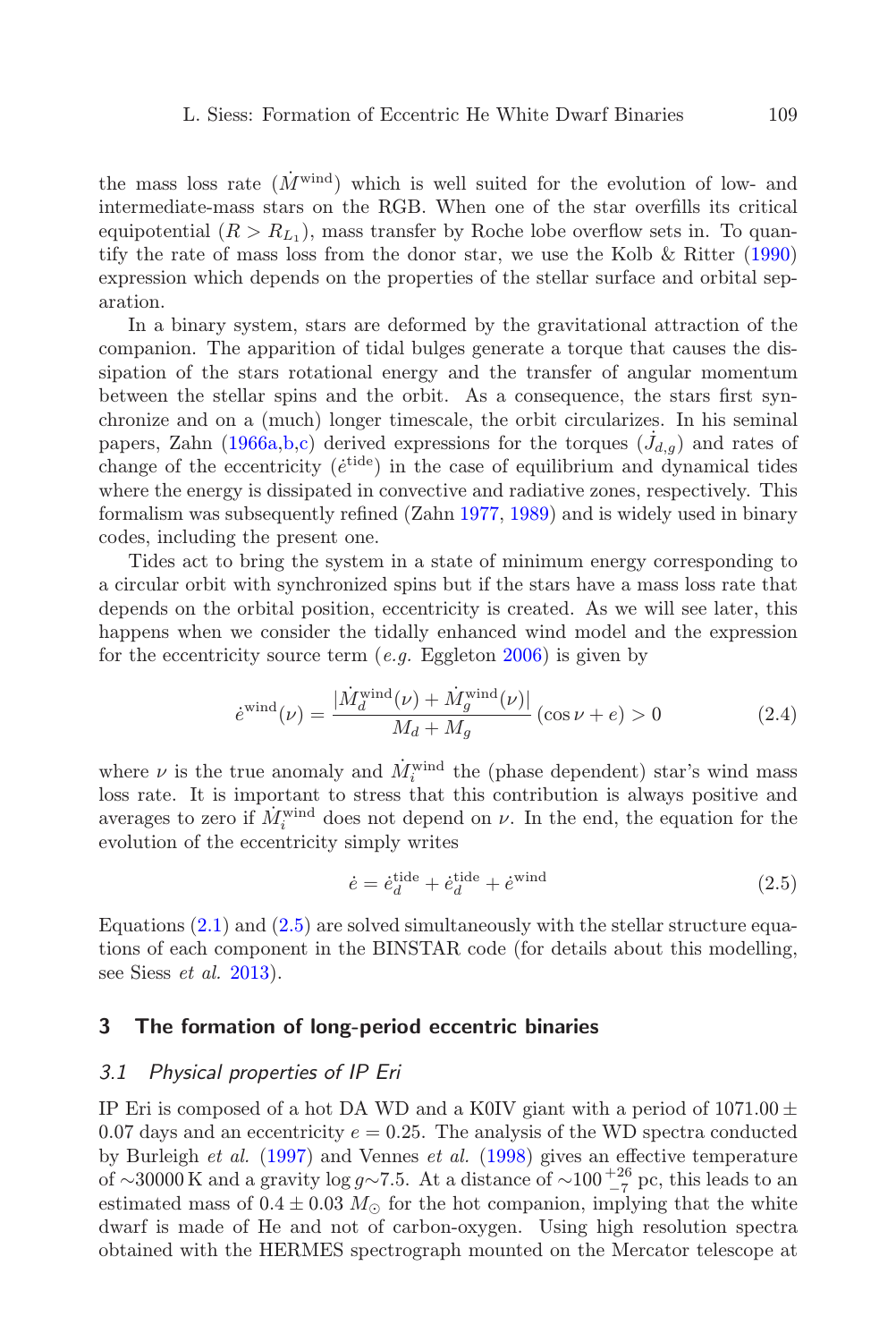

<span id="page-3-0"></span>Fig. 1. Evolution (from right to left) of the period for the  $1.2+1.0 M_{\odot}$  system as a function of the donor's mass during case B mass transfer. The solid, dotted, shortand long-dashed curves correspond to an initial period of 30, 100, 200 and 365 days, respectively.

la Palma, Merle *et al.*  $(2014)$  determined the properties of the K0 giant: its composition is nearly solar ([Fe/H]  $\sim$ 0.1), the effective temperature  $T_{\text{eff}} = 4960 \pm$ 100 K and  $\log g = 3.3 \pm 0.3$ . These parameters locate the K0IV giant at the base of the red giant branch (RGB) in the Hertzsprung-Russell diagram and provide a mass estimate ranging between  $1.2{\text -}1.3 \leq M_{\text{giant}}/M_{\odot} \leq 3$ . The giant is a slow rotator with  $v \sin i < 5 \text{ km s}^{-1}$  and does not show any s-process enhancement confirming that the WD progenitor did not enter the thermally pulsing AGB phase. Indeed, observations of various classes of long-period post-mass transfer systems, including Ba dwarfs, Ba stars or CH stars (for a review, see Jorissen [2003\)](#page-10-6) indicate that a fraction of the AGB wind is accreted by the companion star, resulting in the pollution of its envelope in s-process elements.

Single star calculations done with the STAREVOL code (Siess & Arnould [2008\)](#page-11-9) indicates that the WD entered its cooling track some  $\approx 10^7$  yr ago. This figure gives us an estimate of the time since the termination of mass transfer and also constrains the initial mass ratio which must have been close to unity so the companion (the K0 giant) can reach the base of the RGB in the short period of time during which the envelope of the WD progenitor is stripped. We also conclude that the WD progenitor must have been initially less massive than  $\sim$ 3 M<sub>⊙</sub> because above this limit, stars leave the main sequence with a He core more massive than the WD mass of  $\sim 0.4 M_{\odot}$ .

#### 3.2 The Roche lobe scenario

Standard case A and B mass transfers lead to the formation of systems with a relatively short period like Algols ( $P \leq 10$  $P \leq 10$  $P \leq 10$ –100 d). As shown in Figure 1 for a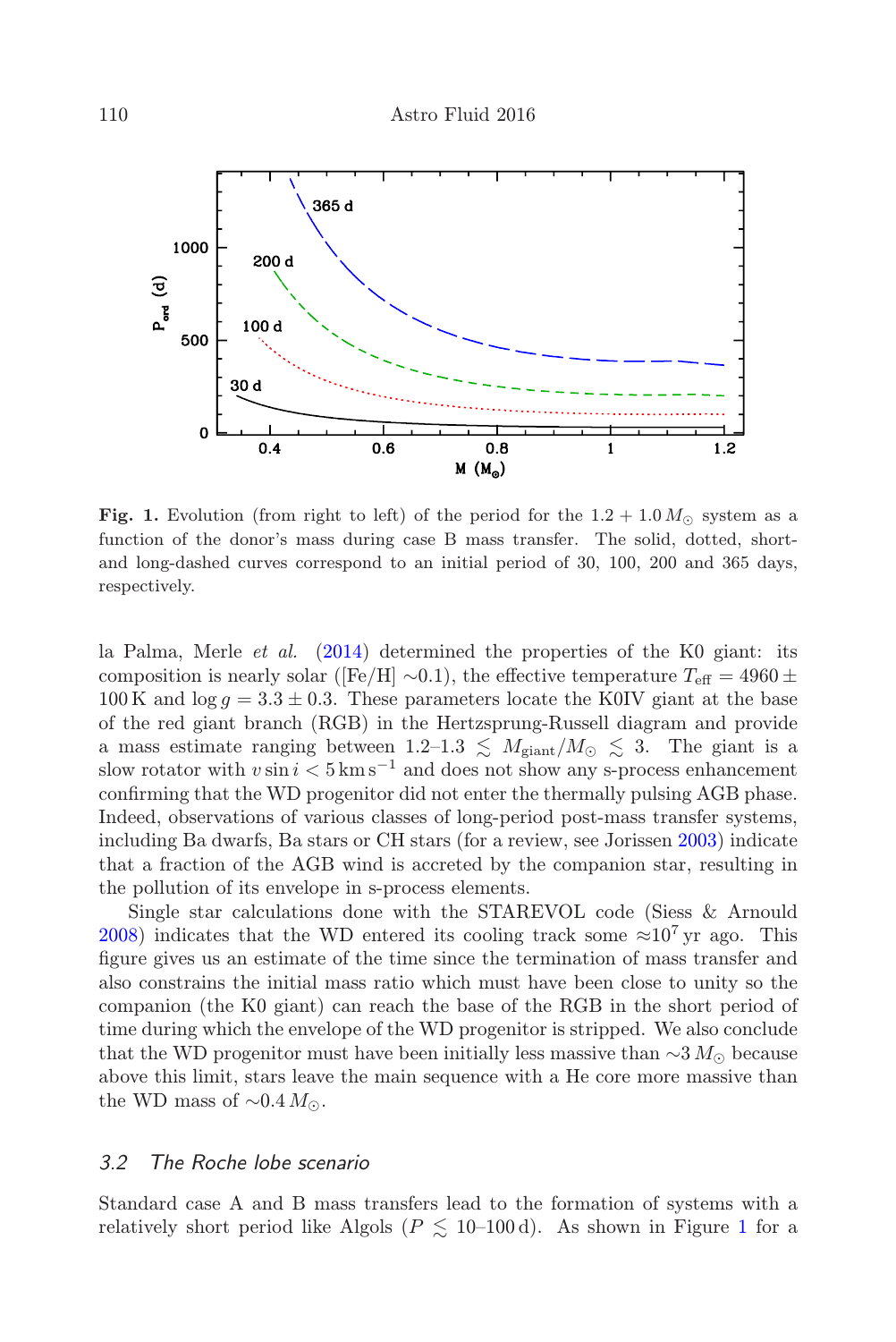$1.2+1.0$  M<sub>∩</sub> system, the initial period must be longer than ∼300 d to be comparable with that of IP Eri, which implies that mass transfer starts while the star is on the RGB and possesses an extended convective envelope. This late case B RLOF scenario can be problematic if the mass ratio is initially too large. Indeed, the response of a convective star to mass loss is to expand and as long as the mass ratio  $q = M_d/M_g > 1$ , the separation also shrinks. To avoid a dramatic increase in the mass transfer rate (which grows exponentially with  $R-R_{L_1}$ ) and a subsequent common envelope evolution that would produce a considerable shrinkage of the orbit, the mass ratio must initially be less than  $\approx 1.2-1.5$  (Webbink [1988\)](#page-11-10). Under these conditions, soon after the start of RLOF, the mass ratio reverts and the orbit begins to widen, stabilizing the mass transfer. In our simulation, the  $1.2+1.0$   $M_{\odot}$ system detaches after  $~5 \times 10^5$  yr when all the giant's envelope has been stripped away, leaving behind a degenerate He core of  $\sim 0.37-0.43M_{\odot}$ . This scenario looks promissing but when we look at the eccentricity, it dramatically fails. In all cases, the orbit circularises and this circularization is always achieved before mass transfer starts. Simplifying the expression for the circularisation timescale derived by Zahn [\(1978\)](#page-11-11) using a mass ratio close to 1 as required to avoid dynamical RLOF and the formulation of the Roche radius given by Paczynski [\(1971\)](#page-11-12), it turns out that

$$
\tau_{\text{circ}} \approx 4600 \left( \frac{R_{L_1}}{R} \right)^8 \text{ yr.}
$$
\n(3.1)

This timescale is very short in comparison to the evolutionary timescale of a lowmass stars on the RGB. Therefore, as the convective star expands and progressively fills its Roche lobe, dynamical tides will efficiently circularize the orbit before mass transfer begins.

#### 3.3 Tidally enhanced winds

To avoid the circularisation of the orbit during the formation of the He WD, the giant must remain inside its potential well while its enveloppe is removed. One way to achieve this goal is to boost the mass loss rate prior to RLOF. This idea was originally proposed by Tout & Eggleton [\(1988\)](#page-11-13) to explain the formation of puzzling Algols for which standard evolutionnary channels would imply a dynamically unstable late case B mass transfer. The authors proposed that tides and magnetic acticity are responsible for a substantial increase in the stellar mass loss rate. This way, the Algol system avoids RLOF because the envelope is efficiently lost by the winds. In their simple model, Tout & Eggleton [\(1988\)](#page-11-13) assume that the wind enhancement factor has the same dependence on the Roche and stellar radii  $(R/R<sub>L1</sub>)$  as the tidal torque which is supposed to be the driving mechanism. This leads to an effective mass loss rate of the form

$$
\dot{M}_i^{\text{wind}} = \dot{M}_i^{\text{Reimes}} \times \left\{ 1 + B_{\text{wind}} \times \min\left[ \left( \frac{R_i}{R_{L_1,i}} \right)^6, \frac{1}{2^6} \right] \right\}. \tag{3.2}
$$

<span id="page-4-0"></span>where  $\dot{M}_i^{\text{Reimes}}$  is the standard Reimers' mass-loss rate of star *i* and the constant  $B_{wind} \approx 10^4$  was found to match the properties of Z Her, a RS CVn system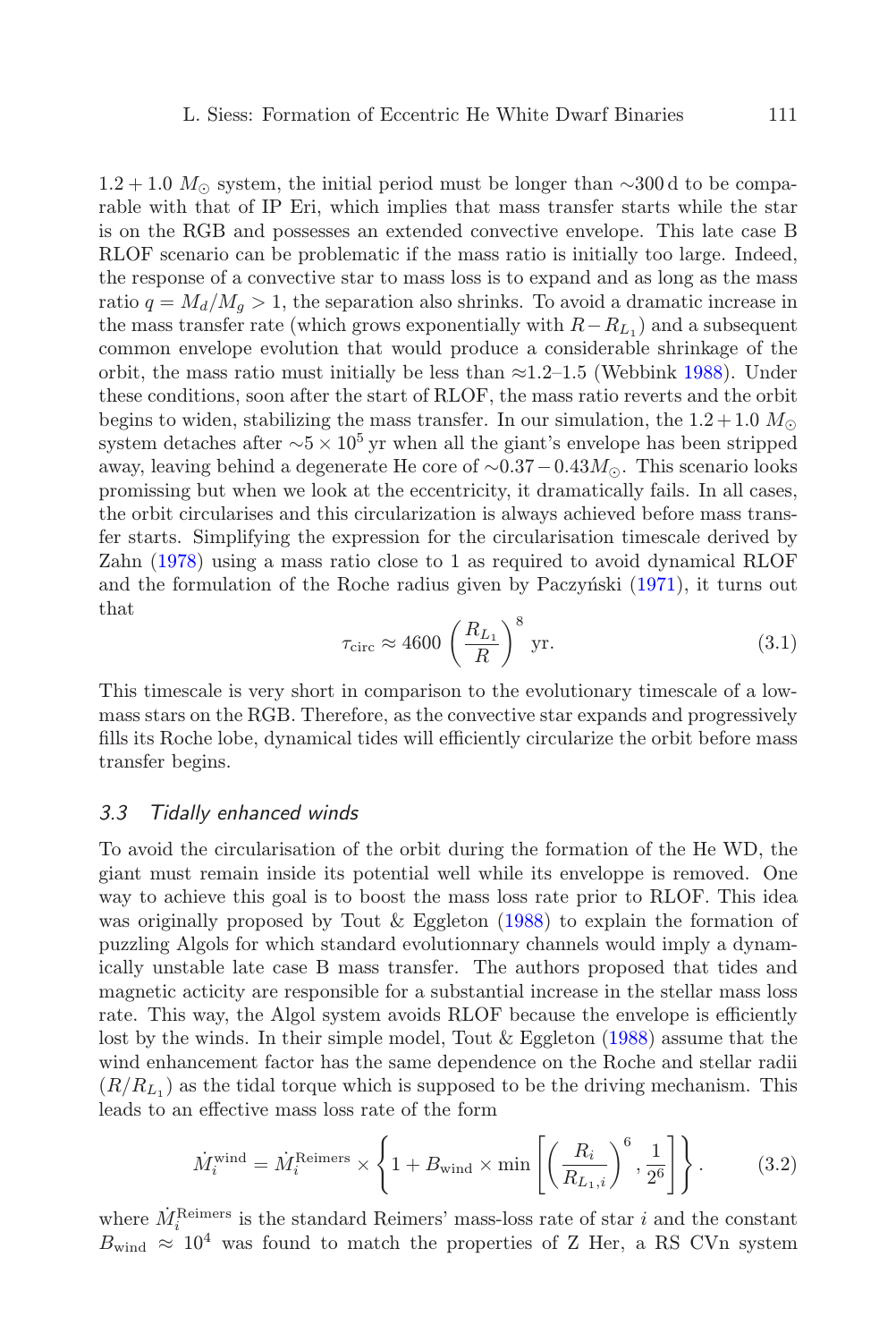

<span id="page-5-0"></span>Fig. 2. Evolution of the eccentricity as function of the period for the  $1.2+1.0 M_{\odot}$  system. The initial eccentricity is set to  $e = 0.3$  and the different curves refer to an initial period of 30 (solid), 100 (dotted), 200 (short-dashed), 365 (long-dashed), 550 (dot-short-dashed) and 730 days (dot-long-dashed), respectively.

with a mass ratio below unity. In this expression, the mass loss rate becomes phase dependent because the Roche radius  $R_{L_1}$  depends on the instantaneous separation along the eccentric orbit. To follow the secular evolution of the system, over millions of orbits, the equations governing the rate of change of the separation and eccentricity are averaged over an orbital period using a Gaussian quadrature integration scheme. This technique yields mean mass transfer rates (both due to RLOF and winds), mean eccentricity generation terms  $(e^{wind})$  and torques  $(\dot{J}_{orb})$ which are then injected in Equations  $(2.1)$  and  $(2.5)$  (for details, see Siess *et al.*) [2013\)](#page-11-6).

The evolution of the eccentricity as a function of the period for our  $1.2 +$  $1.0\,M_\odot$  system is presented in Figure [2.](#page-5-0) The calculations show that for sufficiently large initial separation, the system can avoid circularisation. Therefore, there is a critical period above which the wind eccentricity pumping term  $\dot{e}^{\text{wind}}$  dominates over the circularizing tidal contribution  $\dot{e}^{\text{tide}}$ . The analytical determination of this critical initial period where  $\int e^{i\theta} dt = -\int e^{i\theta} dt$  is complex because of the phase dependence of the mass loss rate and of the changes of the structure and wind strength of the mass loosing star. Nevertheless, these results indicate that in shorter period systems, tidal interactions tend to dominate over the wind eccentricity generation term.

These primary calculations are encouraging but are still unable to reproduce the eccentricity of IP Eri at a period of 1071 d. This discrepancy may be due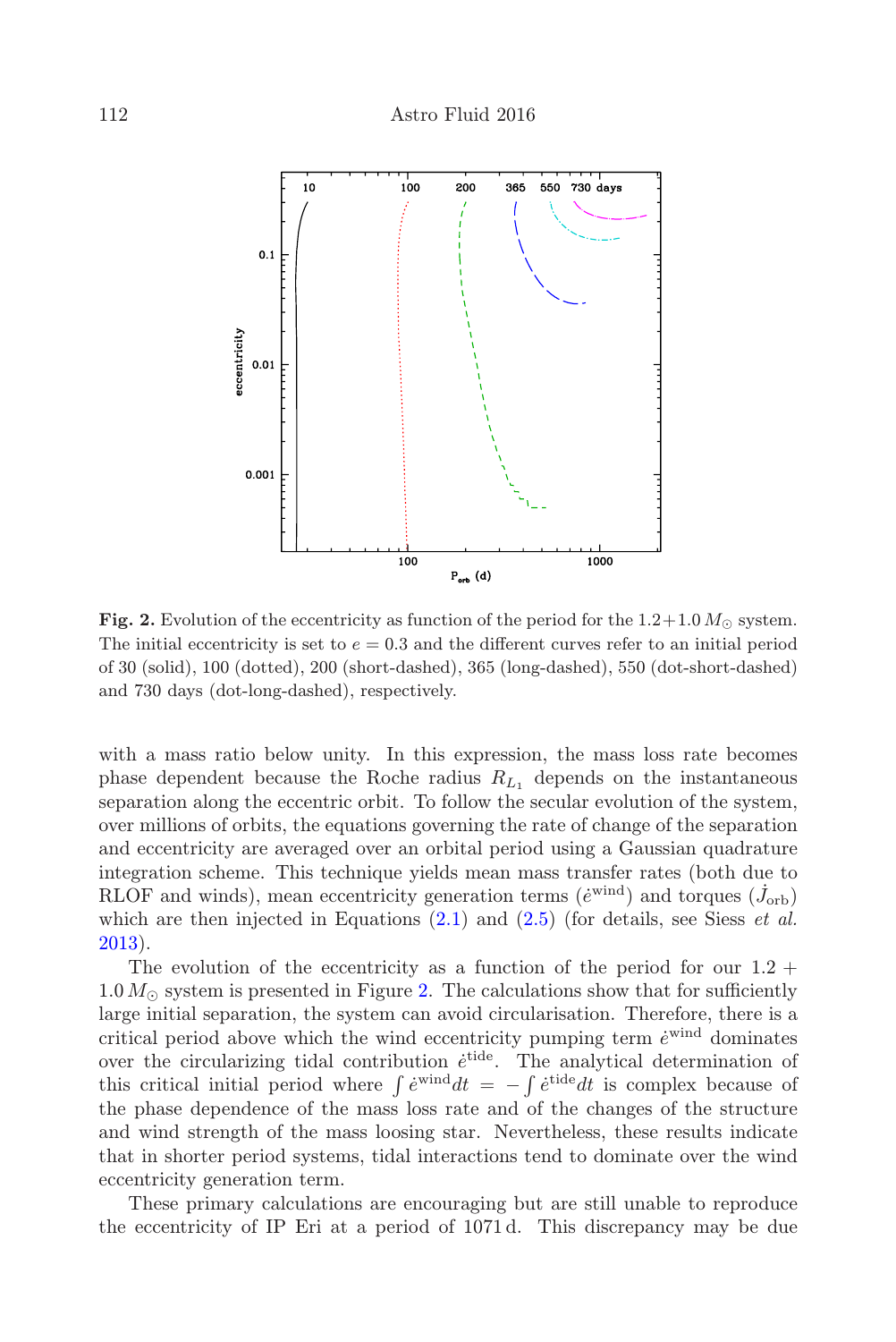

<span id="page-6-0"></span>Fig. 3. Evolution as a function of the donor's mass of the eccentricity, period, wind mass loss rate and  $\dot{e}$  for the 1.2 + 1.0  $M_{\odot}$ , 500 d system for 3 different initial eccentricities  $(e<sub>init</sub>)$ . The solid (black), dotted (blue) and dashed (magenta) lines refer to  $e<sub>init</sub> = 0.5$ , 0.3 and 0.2, respectively.

to an inadequate choice of the initial conditions which remains to be explored. As shown in Figure [3,](#page-6-0) increasing our initial eccentricity does not necessarily lead to a more elliptical final orbit. The reason for this behaviour has to do with the phase dependence of the  $\dot{e}$  contributions and the fact that quantities are averaged over an orbit. For a given initial period, in systems with a higher eccentricity, the stars get closer to each other at periastron where tides efficiently circularize the orbit but they also spend a larger fraction of their time at greater distances where the eccentricity pumping term dominates. The integration of these effects over an orbit indicate that the average  $\dot{M}^{\text{wind}}$  (lower right panel in Fig. [3\)](#page-6-0) is smaller when the initial eccentricity is larger, leading to a lower eccentricity pumping efficiency and thus a stronger circularisation. It should also be emphasized that the increase in eccentricity is very modest and only occurs near the end of the evolution when the period has become sufficiently long so tidal interactions are very weak. The increase in the mass loss rate seen in Figure [3](#page-6-0) is due to the giant's expansion in response to mass loss and drops rapidly once the envelope mass has decreased below  $\lesssim 0.1 M_{\odot}$ .

The effect of varying the initial masses is illustrated in Figure [4.](#page-7-0) For a given companion mass and eccentricity (dotted-red and dashed-green curves in the figure corresponding to  $M_q = 1.0 M_\odot$ , systems initially more massive end their evolution with a lower eccentricity and a longer period. In both cases, a He-WD of  $\sim 0.4 M_{\odot}$ is formed but a larger amount of material is expelled when the binary hosts a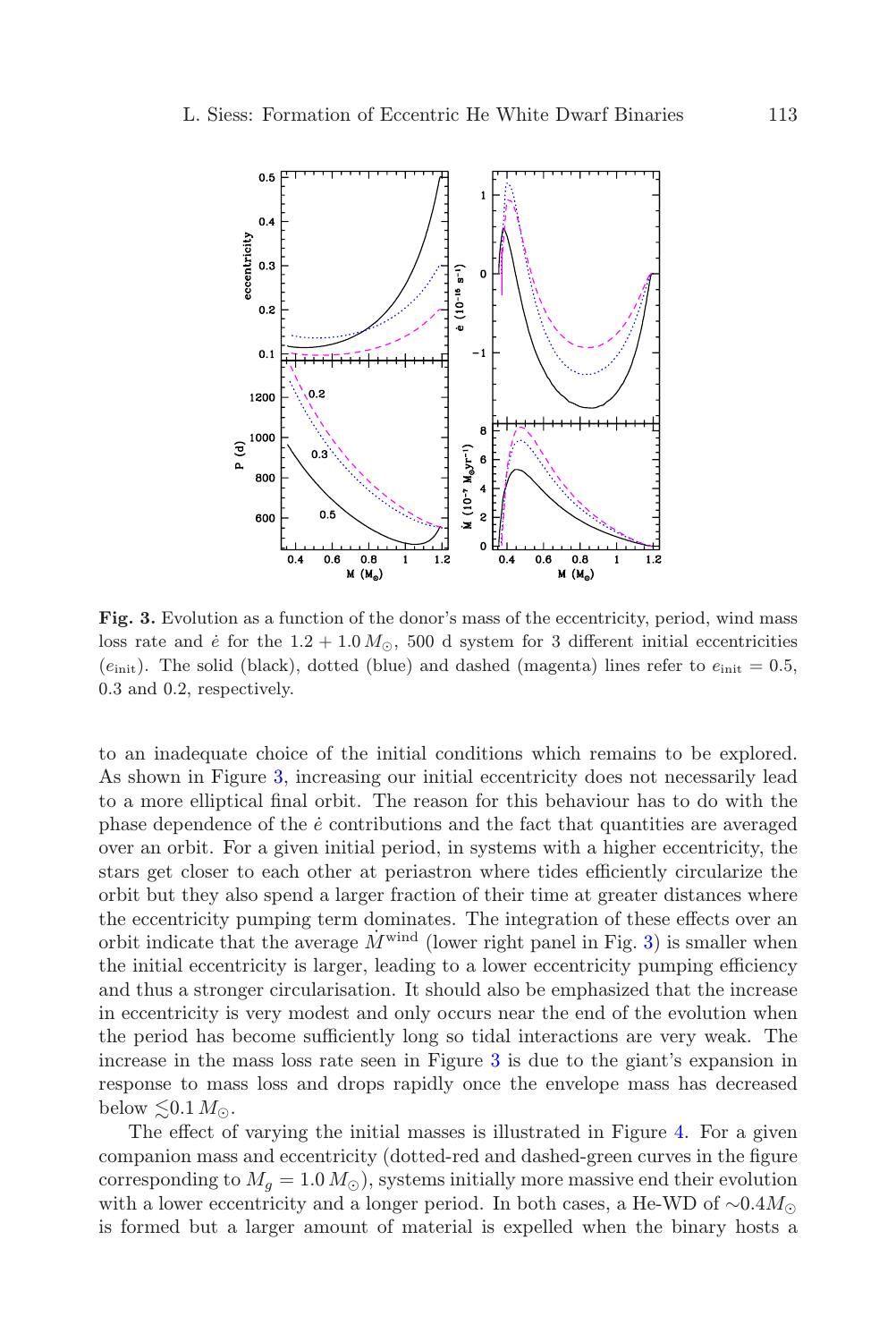

<span id="page-7-0"></span>Fig. 4. Evolution of the period and eccentricity as a function of the mass ratio  $q = M_d/M_g$  for systems with the same initial period (P = 550 d) and eccentricity  $e = 0.3$ but with different initial stellar masses. The solid (black), dotted (red), short- (green) and long-dashed (blue) lines refer to the  $2.0+1.0 M_{\odot}$ ,  $1.2+1.0 M_{\odot}$ ,  $1.5+1.0 M_{\odot}$  and 2.0+1.2  $M_{\odot}$  system, respectively. The dotted-dashed (cyan) curve is using  $B_{\rm wind} = 2 \times 10^4$ instead of  $10^4$  by default.

more massive primary. The resulting increase in the period is then a consequence of our adopted Jean's prescription for wind angular momentum loss (Eq. [\(2.3\)](#page-1-1)). Indeed, with this formulation, it can easily be shown  $(e,q)$ . Siess  $et \, al. \, 2014$ ) that the change in the relative system's mass  $(d \ln M)$  is related to that of the period  $(d \ln P)$  by

$$
d\ln P = -2 d\ln M. \tag{3.3}
$$

In our simulations, for the  $1.2+1.0$  and  $1.5+1.0$  systems we have respectively  $d \ln M = -0.37$  and  $-0.44$  leading to an increase in the period of  $d \ln P = 0.73$ and  $d \ln P = 0.88$ .

Now if we fix the mass of the He-WD progenitor but increase that of the companion (long-dashed-blue and solid-black curves corresponding to  $M_d = 2 M_{\odot}$ ), the system ends up with a shorter final period while keeping a similar eccentricity. In this configuration, the same amount of mass is lost by the giant but in terms of relative mass change  $(d \ln M)$  in the previous equation) the contribution is smaller for the higher initial mass system. Therefore the period increases is more modest in more massive binaries as shown in the figure. It is worth stressing that the final eccentricity mostly depends on the donor's initial mass because the  $\dot{e}$  con-tributions in Equation [\(2.5\)](#page-2-0) mainly come from the donor star ( $\dot{e}^{\text{tide}}_{d} \gg \dot{e}^{\text{tide}}_{g}$  and  $\dot{e}_d^{\text{wind}} \gg \dot{e}_g^{\text{wind}}$ ).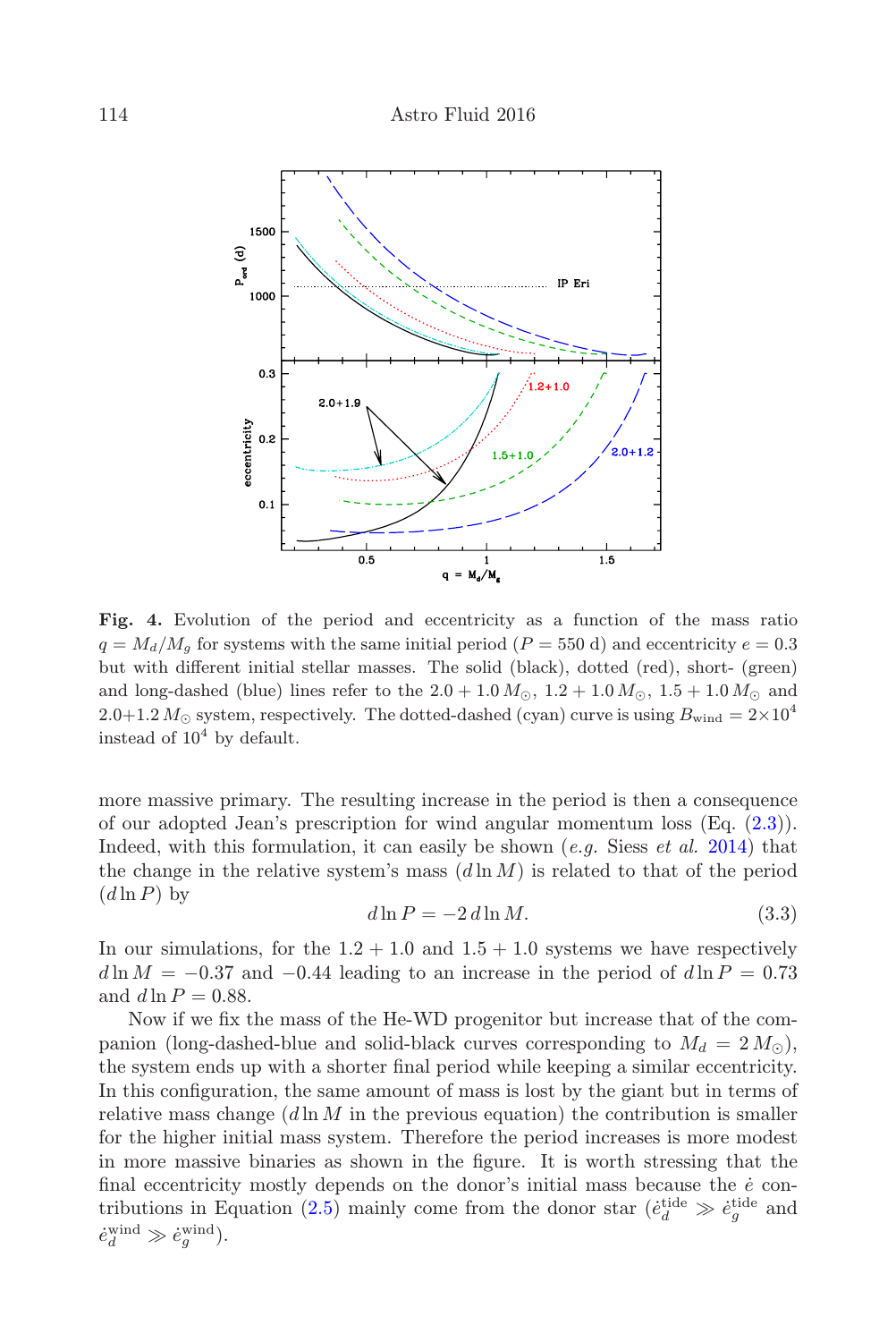

<span id="page-8-0"></span>**Fig. 5.** Evolution of a 1.5  $M_{\odot}$  (dotted-black curve) + 1.45  $M_{\odot}$  (solid-red, see also inset) binary with an initial period of  $415d$  and an eccentricity  $e = 0.4$  in the surface gravity – effective temperature (right) and  $e - \log P$  (right) diagrams. The locations of the WD and the K0 giant are indicated by the black and red crosses, and the size of the circles is proportional to the progenitor's radius. In this simulation,  $B_{wind} = 3.6 \times 10^4$ .

We also played with the parameter  $B_{wind}$  which encapsulates our ignorance of the process at the origin of the wind enhancement. This parameter is hard to constrain because it likely depends on the structure of the star and thus varies with time. Considering these large uncertainties (including the *ad hoc* dependence of Eq. [\(3.2\)](#page-4-0) on  $R/R_{L_1}$ , we computed a new model with  $B_{wind} = 2 \times 10^4$  instead of  $10^4$ . As expected, increasing  $B_{wind}$  boosts the  $\dot{e}^{wind}$  term and produces more eccentric systems without significant impact on the final period (Fig. [4\)](#page-7-0)

The last data to fit is the measured (upper-limit) surface velocity of the giant. In the simulations presented so far, we have not considered the possibility of wind accretion from the He-WD progenitor. For slow winds  $(\leq 20 \text{ km s}^{-1})$  characteristic of giants, the accretion efficiency is expected to be relatively low, at least in the framework of the Bondi-Hoyle model. This also implies that a small amount of angular momentum is accreted by the gainer star, a fact that is compatible with the slow rotation rate of IP Eri.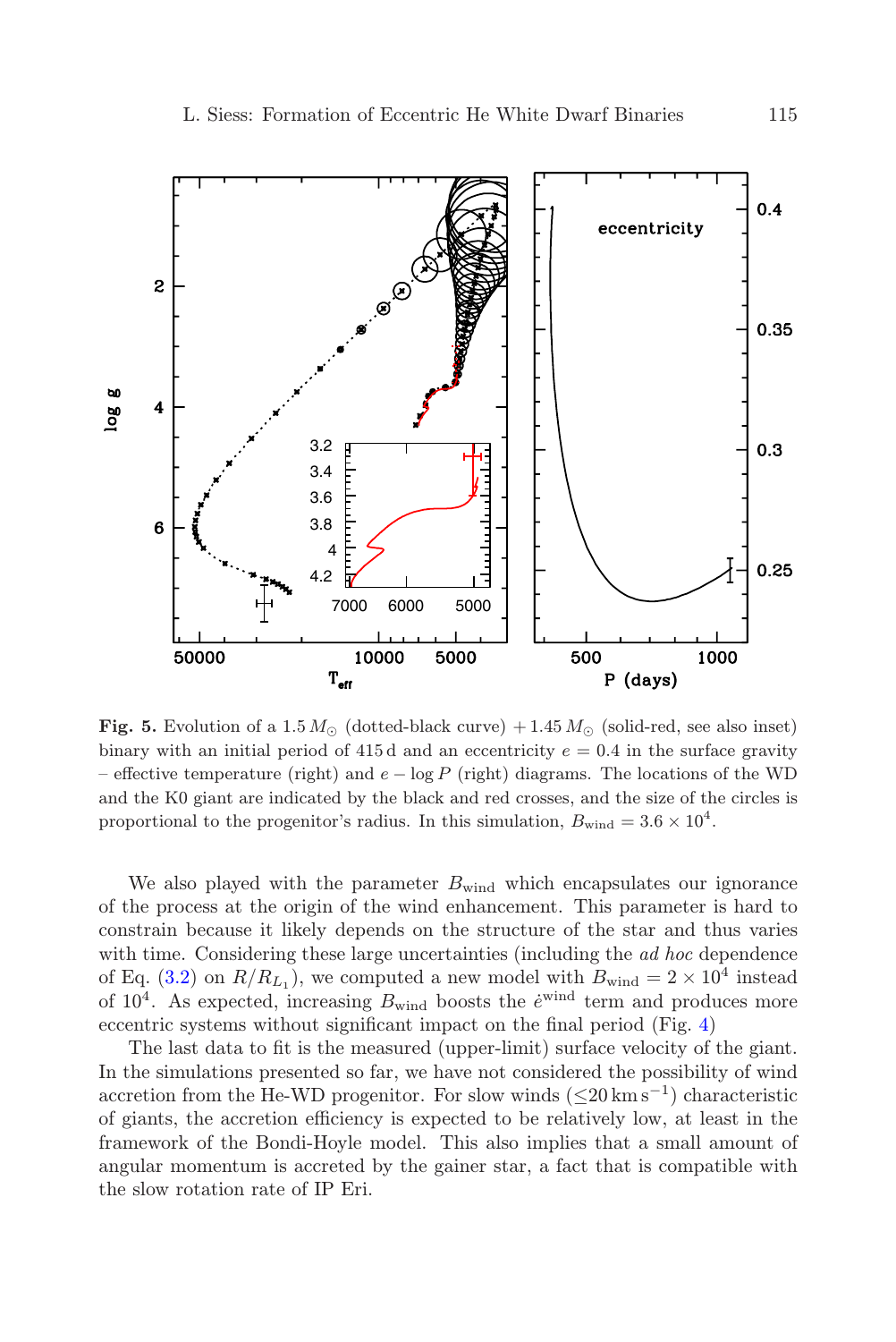The best fit to the observed properties is shown in Figure [5.](#page-8-0) It consists of a  $1.5+1.45 M_{\odot}$  system with an initial period of 415 d, an eccentricity  $e = 0.4$ and a wind parameter  $B_{wind} = 3.6 \times 10^4$ . The location of the stars in the Hertzsprung-Russell and  $e - \log P$  diagrams is in very good agreement with the observations. In this simulation, the gainer star has accreted  $0.07 M_{\odot}$  and the mass of the He-WD is  $0.35 M_{\odot}$ , slightly less than the current estimate. This small discrepancy could be reduced if we had considered core overshooting but one must also realize that the WD mass estimate is subject to its own uncertainties. Finally, the slow rotation of IP Eri indicates that a small amount of angular momentum has been gained through wind accretion.

#### 4 Conclusion and discussion

Our study of IP Eri showed that stable RLOF during late case B mass transfer leads to the circularisation of the orbit. Furthemore, in this scenario the gainer's rotational velocity is accelerated up to critical values (*e.g.* Deschamps *et al.* [2013\)](#page-10-7) that are incompatible with the observations. A successful alternative to maintain a high eccentricity is to consider the tidally enhanced wind model proposed by Tout & Eggleton  $(1988)$  and the eccentricity source term given by Equation  $(2.4)$ . With these simple prescriptions, we were able to reproduce all the observed features of IP Eri but a physical description of the mechanism behind the wind enhancement is critically lacking.

Recently, Vos et al. [\(2015\)](#page-11-15) applied this tidally-enhanced wind model to the case of sdB binaries. sdBs are core He-burning stars surrounded by a thin H-rich layer and are also formed as a result of mass transfer during which the envelope of the initially more massive star is ejected. Their internal structure and orbital properties are similar to IP Eri with some long period sdBs exhibiting high eccen-tricities (e.g. Deca et al. [2012;](#page-10-8) Barlow et al. [2013\)](#page-10-9). It is therefore tempting to test this scenario on these objects. The simulations of Vos  $et$  al. [\(2015\)](#page-11-15) showed that the tidally enhanced wind model does not work for sdBs because too much mass is removed, resulting in the formation of an inert low-mass helium white dwarfs. The picture is thus more complicated than anticipated but this is not the end of the story. Many other binaries have puzzling eccentricity-period diagrams and the case of barium stars and related Ba dwarfs and CH stars is particularly interesting. These post-mass transfer systems inherited their chemical peculiarity (surface s-process enrichment) from the pollution of a companion that evolved through the AGB and is now an extinct white dwarf. The problem with these systems is similar to the one exposed here: observations  $(e.g.$  Van der Swaelmen  $et al.$  [2016\)](#page-11-16) show a wealth of eccentric systems in the period range of 500  $\leq P(d) \leq 4000$  where standard tidal theory predicts circular orbits. Several avenues are investigated, including the tidally enhanced wind model and the resonant interaction between a circumbinary disk and the orbit (see the contribution by Jean Teyssandier in this volume) but the problem of maintaining a high eccentricity remains despite the fact that in terms of stellar evolution, we understand reasonably well the structural evolution of both components.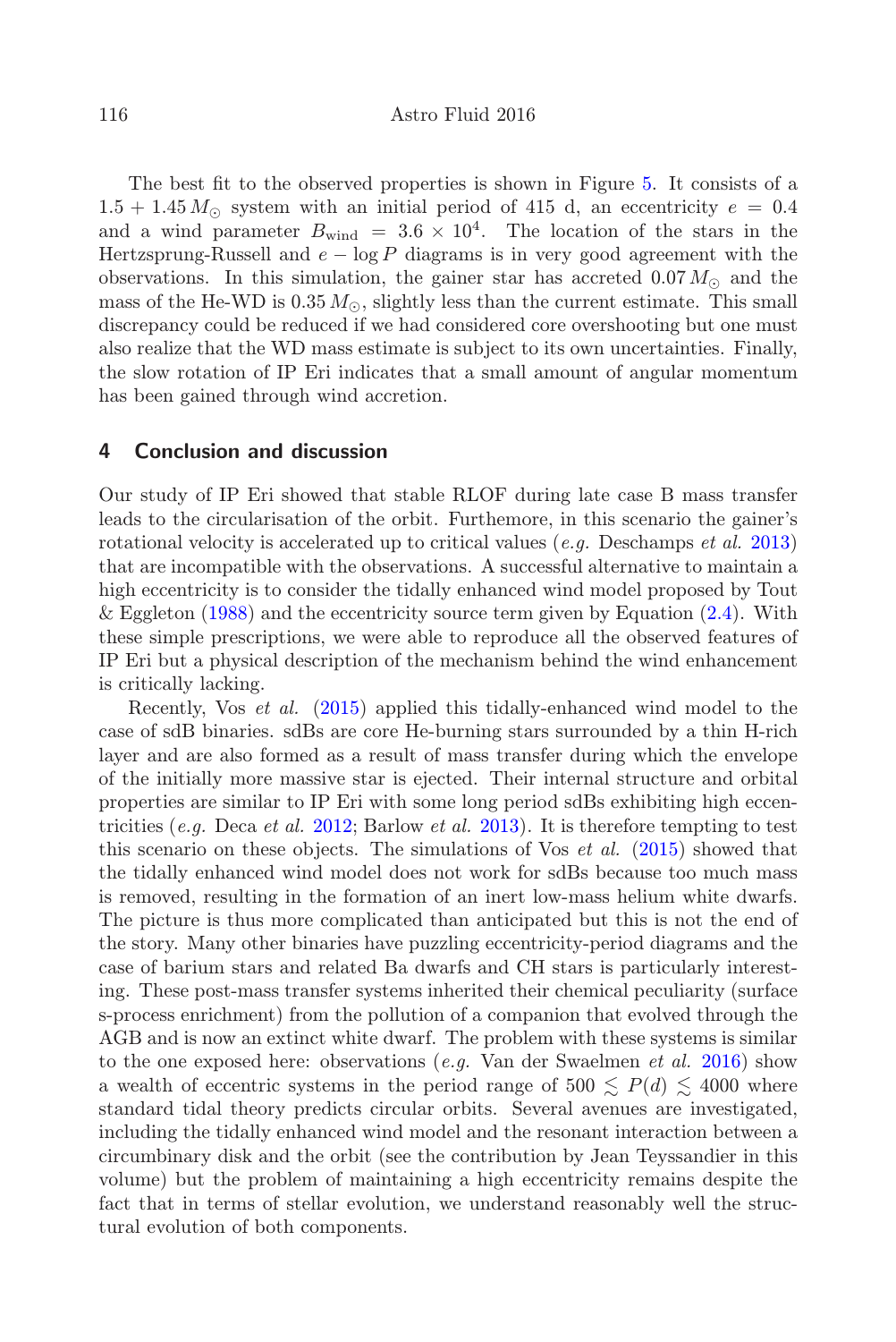Explaining the eccentricity of binary systems is a new challenge that involves complex processes where tides play a central role. In the late 60's Jean Paul built the foundation of a theory that is still wildly used but the picture is incomplete. We are still lacking a good understanding of the processes and localisation of the dissipation of the tidal energy. We do not know how magnetic fields are impacted by the presence of a companion and despite some attempts (Artymowicz & Lubow [1994\)](#page-10-10), the formation of circumbinary disks and their effects on the orbital parameters are still are badly understood. Progress in those directions are needed to explain the evolution of the eccentricity in binary systems.

As a foreword, I would like to say a few word in memory of Jean Paul. My first contact with Jean Paul dates back to 1995. At that time I was a young PhD student and decided to send the draft of my first paper to THE eminent expert for his comments/advise. The text was hardly understandable but Jean Paul very kindly replied with a lot of annotations. Later he honoured by his presence my PhD committee and during my postdoctoral peregrinations, I appreciated his indefensible support and his kindness to write so many letters of recommendation. Later, we collaborated on aspects related to the physics of rotational mixing in low-mass stars. I had the pleasure to meet Jean Paul at several occasions and attend some of his lectures where I could measure and appreciate his pedagogical talents. In addition of being an outstanding scientist and a great teacher, Jean Paul was also a very open minded person gifted with an exceptional human character. I remember a very warm discussion we had one evening at Aussois about the incomparable virtues of Armagnac.

We have lost a great person but his scientific legacy will live on and his spirit will accompany those who had the chance to meet him.

The author acknowledges financial support from the Projet de Recherche PDR T.0198.13 funded by the FRS-FNRS and the organizers of this conference for the invitation. LS is a FNRS senior research associate.

## References

<span id="page-10-10"></span><span id="page-10-9"></span><span id="page-10-8"></span><span id="page-10-7"></span><span id="page-10-6"></span><span id="page-10-5"></span><span id="page-10-4"></span><span id="page-10-3"></span><span id="page-10-2"></span><span id="page-10-1"></span><span id="page-10-0"></span>Artymowicz, P., & Lubow, S.H., 1994, ApJ, 421, 651 Barlow, B.N., Liss, S.E., Wade, R.A., & Green, E.M., 2013, ApJ, 771, 23 Burleigh, M.R., Barstow, M.A., & Fleming, T.A., 1997, MNRAS, 287, 381 Clausen, D., & Wade, R.A., 2011, ApJ, 733, L42 Deca, J., Marsh, T.R., Østensen, R.H., et al., 2012, MNRAS, 421, 2798 Deschamps, R., Siess, L., Davis, P.J., & Jorissen, A., 2013, A&A, 557, A40 Eggleton, P., 2006, Evolutionary Processes in Binary and Multiple Stars Eggleton, P.P., 1983, ApJ, 268, 368 Jorissen, A., 2003, in Asymptotic Giant Branch Stars, Astronomy and Astrophysics Library, ed. H.J. Habing & H. Olofsson (New York, Berlin: Springer, 2003), p. 461 Kolb, U., & Ritter, H., 1990, A&A, 236, 385 Maeder, A., & Meynet, G., 1989, A&A, 210, 155